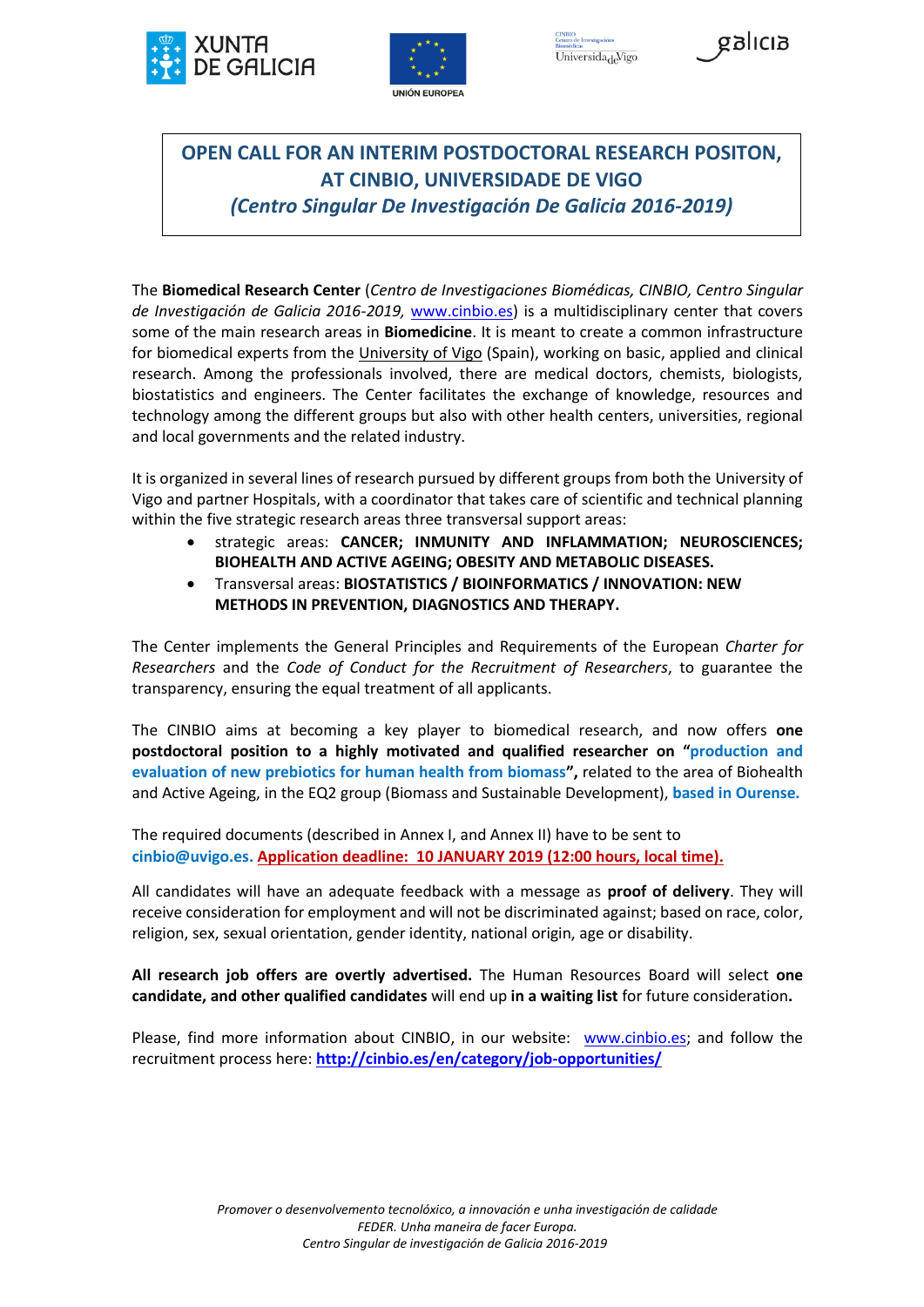





# **ANNEX I. POSITION OFFERED.**

## **REFERENCE: CINBIO 31. Postdoc Researcher on Biomass and Sustainable Development**

**Profile:** The Biomedical Research Center (CINBIO) offers **one full-time interim postdoctoral position to a highly motivated and qualified researcher on "production and evaluation of new prebiotics for human health from biomass",** related to the area of Biohealth and Active Ageing, in the EQ2 group (Biomass and Sustainable Development), **based in Ourense.**

**Time frame**: initially for 7 months (starting on march 2019), and may be continued.

## **Mandatory Degrees:**

- Degree in Food Science and Technology.
- PhD degree, related to the processing of biomass and the use of their components.
- Certification as "*Profesor Contratado Doctor*" or higher.

## **Expected Skills:**

- Sound experience in the use of technologies of oligosaccharide production from biomass and on their purification processes.
- High expertise in polysaccharide, oligosaccharide and fermentation metabolites analysis including techniques as HPLC, GC-MS, MALDI-TOF-MS and UPLC-DAD-ESI-MS.
- High experience in the determination of the prebiotic properties by in vitro fermentation assays, including the FISH technique.
- Experience in MSc students supervision
- Experience in working in foreign research groups (international stays)
- Language skills: English
- Visibly high communication skills and ability to work in a research team.

**Salary:** It is **2000 €/month, before taxes** (gross salary + employee social costs). It is also covered end of contract compensation, and social security costs from employer side.

#### **Evaluation Criteria:**

- Official Academic degrees: 40%
- CV, proved experience related to the post: 60%.

**Candidates have to send**, together with the APPLICATION FORM, ANNEX II, these documents:

- 1.- **Official Degrees**. (Academic records). (name the file: cinbio31\_YourName\_ Degrees).
	- 2.- **Curriculum vitae** (name the file: cinbio31\_YourName\_CV). This should include:
		- o Experience in research projects, and outcomes (publications, patents, etc).
		- o International stays: extension, Institution, and work performed.

3.- **Cover letter**, summarizing the applicant's career and experience, and interest (one A4 page in pdf format, please name the file cinbio31\_YourName\_Letter).

**Please, send these pdf documents to**: **[cinbio@uvigo.es;](mailto:cinbio@uvigo.es)** indicating the reference on the subject of the email (CINBIO 31. Postdoc Researcher on Biomass and Sustainable Development) **Application deadline: 10 JANUARY 2019 (12:00 hours, local time). Evaluation process:**

The Human Resources Board will decide on selection and hiring.

Please, find more information about CINBIO, in our website: [www.cinbio.es;](http://www.cinbio.es/) and follow the recruitment process here: **<http://cinbio.es/en/category/job-opportunities/>**